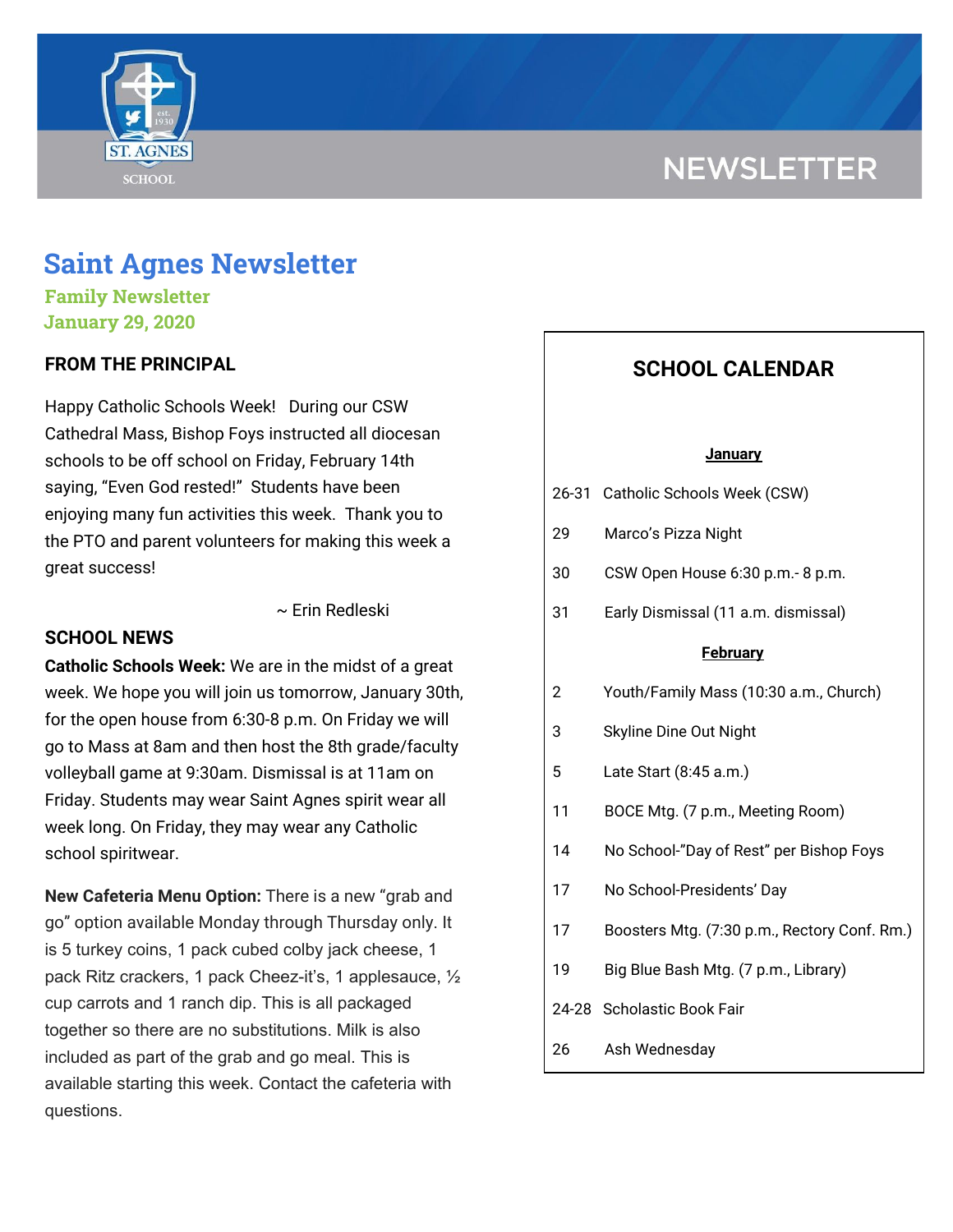#### **BOOSTERS NEWS**

**Boys Volleyball League:** Registration deadline is February 7th. Boys volleyball is for grades 6-8 and takes place in March and April. Registration forms were sent home last week and can be returned through kidmail to Elliott Fieler 6M. The 6th grade league will be hosted at St. Joseph, Crescent Spring and the 7/8th grade league will be hosted at St. Agnes. All questions can be directed to Stephanie Fieler at 859-380-9645.

**Spring Soccer Registration**: Registration is now open through Feb. 15 at midnight. Saint Agnes offers soccer for students ages 4-13. We have an "under-6 instructional program" for ages 4-6 with a combined practice and game on Sundays from 2-3 p.m. at Saint Agnes. Our "recreational U8 – U14 program" plays in the Northern Kentucky Soccer League (NKSL) and has weekday practices at Saint Agnes and Saturday games at various locations in Kenton County. Shirts are provided for the U6 program. Uniforms for the recreational program must be purchased during the registration process (if needed). Registration for both programs is now open at the Boosters web site: <http://tshq.bluesombrero.com/saintagnesboosters> (Click on "Registration Info"). For questions about the recreational program, contact Tim McHugh at [timemchugh@gmail.com](mailto:timemchugh@gmail.com). For questions about the instructional U6 program, contact Rob Lynch at roblynch474@gmail.com

**U6 Soccer Director Needed**: We are in need of a new U6 Soccer director in order to host this year's spring season. This only involves 1.5 hours of time on Sunday afternoons. Parents who want to team-up to be co-directors are welcome as well. Please reach out if you have interest or questions. Contact Tim McHugh at [timemchugh@gmail.com.](mailto:timemchugh@gmail.com)

**St. Agnes Baseball Registration:** Registration deadline is February 9. St. Agnes offers T-ball, coach pitch, machine pitch and kid pitch baseball for all ages from boys and girls entering Kindergarten in 2020 to the 8th grade. Fees are held to a minimum (\$35 - \$90) and cover league fees, practice field maintenance and uniforms. Our Pre K - 1st grade season usually lasts from around April 1 through June 15 while 2nd grade and up lasts from around March 15 through June 30. Registration is on-line at: <http://tshq.bluesombrero.com/saintagnesboosters> If you have any questions before registering, please contact Paul Finke 859-814-4979 / paulf@willismusic.com. Also, please consider purchasing Kid Glove tickets to a Reds game which further greatly supports our teams and keeps fees to a minimum. Looking forward to an amazing season!

**St. Agnes Track and Field Registration:** This team will provide K-4 athletes with a chance to compete in a variety of events in grade school track meets.The season will begin in early March and conclude in mid-May. There will be five meets this season at Cincinnati schools and we will be part of the Cincinnati Track Catholic Youth Organization. The \$50 fee includes all league fees and the required uniform. For full details, [click](https://school.saintagnes.com/wp-content/uploads/2020/01/2020-track-and-field-saint-agnes.pdf) here or register <https://tshq.bluesombrero.com/Default.aspx?tabid=2307427>[.](https://school.saintagnes.com/wp-content/uploads/2020/01/2020-st-agnes-track-and-field.pdf)

#### **Mission Statement of Saint Agnes School**

Saint Agnes School exists to provide excellence in Catholic education while inspiring and empowering our students to live the Gospel message of Jesus Christ. As compassionate and faithful Christians, we continue to pursue our spiritual journey, achieve our highest academic potential, and be stewards of the Catholic faith to others.